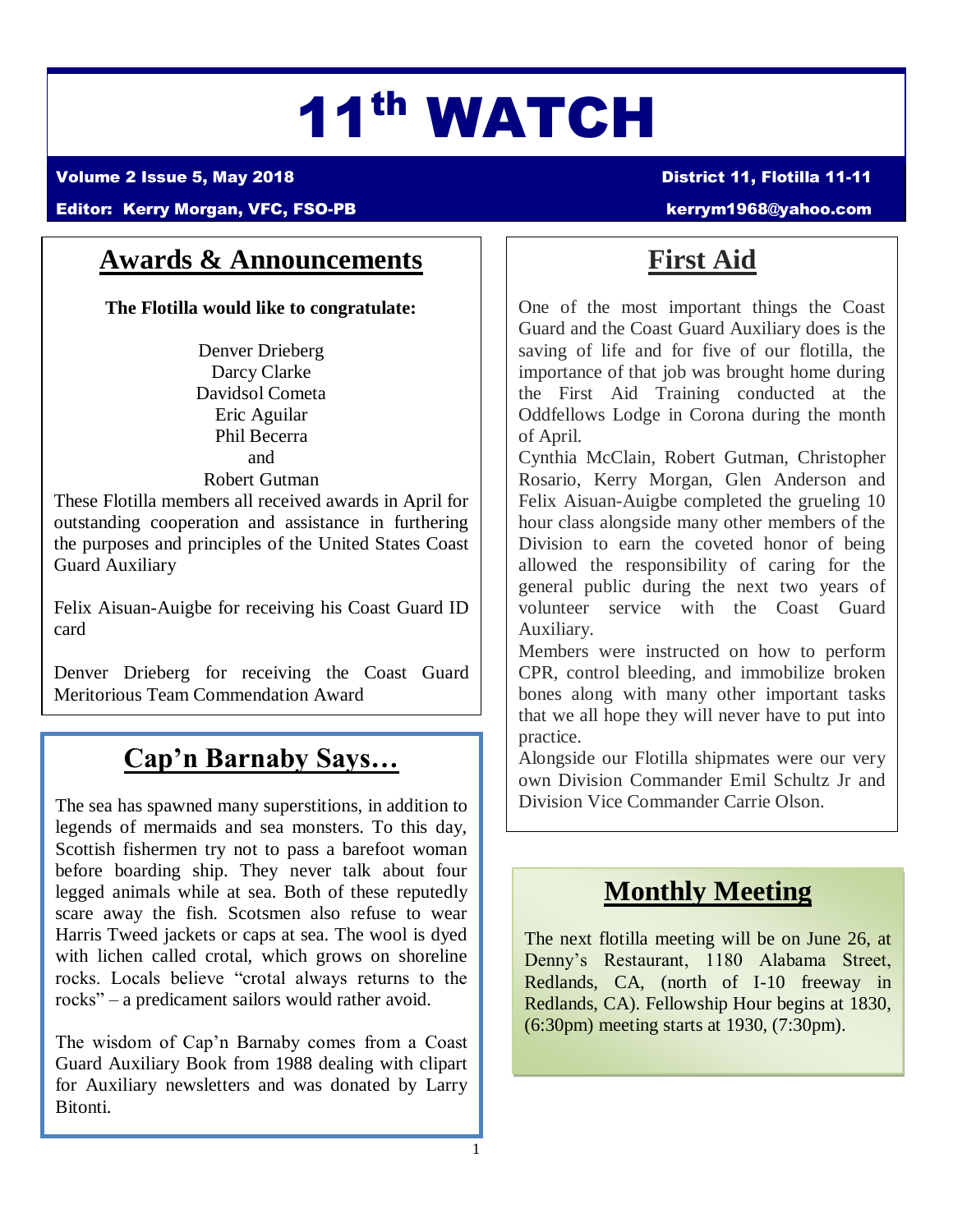### **Paratus Prep**

For a chance at recognition by the Flotilla please send your answers to Kerry Morgan VFC, FSO-PB. Members who get all five questions correct will have their names read out during the monthly Flotilla meeting. The VFC can be reached at: [kerrym1968@yahoo.com](mailto:kerrym1968@yahoo.com)

- 1. A condition where two currents meet at the downstream end of a middle bar can be determined by a
	- a) Small whirlpool.
	- b) Smooth patch of water.
	- c) V-shaped ripple with the point of the V pointing downstream.
	- d) V-shaped ripple with the point of the V pointing upstream.
- 2. A continual worsening of the list or trim indicates
	- a) Negative GM.
	- b) Progressive flooding.
	- c) Structural failure.
	- d) An immediate need to ballast.
- 3. A crew member has just fallen overboard off your port side. Which action should you take?
	- a) Immediately put the rudder over hard right.
	- b) Immediately put the rudder over hard left.
	- c) Immediately put the engines astern.
	- d) Wait until the stern is well clear of the man and then put the rudder over hard right.
- 4. A deck fitting, used to secure line or wire rope, consisting of a single body with two protruding horns is called a
	- a) Bitt.
	- b) Bollard.
	- c) Capstan.
	- d) Cleat.
- 5. A fid is a
	- a) Mallet used when splicing wire rope.
	- b) Sharp pointed crow bar used to unlay wire rope.
	- c) Tapered steel pin used to separate wire rope.
	- d) Tapered wooden pin used when splicing heavy rope.

### **Paratus Prep**

Below are the answers for the month of April

1. A vessel is wind rode when it is?

.

- At anchor and heading into the wind.
- 2. As the propeller turns, voids are formed on the trailing and leading edges of the propeller blades causing a loss of propulsive efficiency, pitting of the blades, and vibration. These voids are known as?
	- Cavitation.
- 3. If a mooring line should part while you are tying up at a dock, you should make a temporary eye by tying a?
	- Bowline.
- 4. In bad weather, what length of chain should be used with a single anchor?

• 10 times the depth of water.

- 5. In nautical terminology a "dog" is a?
	- Device to force a water tight door against the frame.

### **4 th Cornerstone**

The Flotilla would like to welcome its newest member Lewis Plaut. We hope you have many happy years with your new Coast Guard Auxiliary family and friends.

### **Flotilla Photograph**

During the Flotilla meeting on June 26, 2018 the Flotilla will be taking its first Group Flotilla Photograph. All members are asked to attend and the uniform of the day will be Tropical Blues (Trops) or professional civilian attire.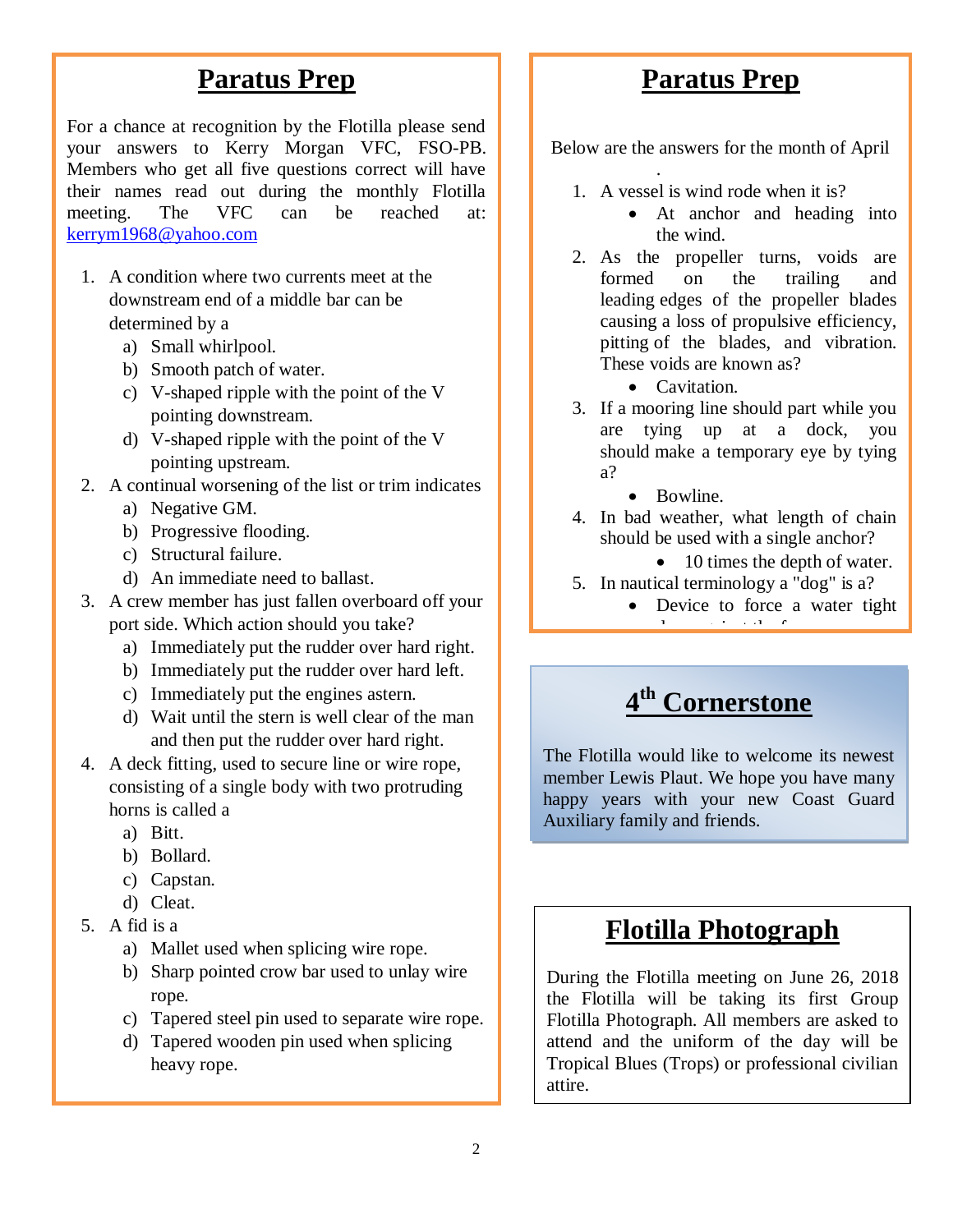### **Knot of the Month**

Carrick Bend



The Carrick bend is a knot used for joining two lines. It is particularly appropriate for very heavy rope or cable that is too large and stiff to be easily formed into other common bends. It will not jam even after carrying a significant load or being soaked with water.

### **Lake Silverwood**

### **Dated for Patrol**

May 26, 27, 28 June 9, 10 June 23, 24 July 7, 8 July 21, 22 August 4, 5 August 18, 19 September 1, 2, 3 September 15, 16

Members are reminded that they need to let the Flotilla Commander and Vice Commander know if they are going to attend any of the patrols so that orders can be obtained.

## **Dates to Remember**

**May 12, 2018**, 10:00am – 11:00am, Memorial Marker Ceremony, USCG Base, Los Angeles / Long Beach.

**June 2, 2018**, 8:00am – 5:00pm, About Boating Safety Course, Corona Odd fellows Lodge, \$10 for lunch, email Tom Olson SO-OP.

**Aug 11, 2018**, 8:00am – 5:00pm, About Boating Safety Course, Corona Odd fellows Lodge, \$10 for lunch, email Tom Olson SO-OP.

**Sep 29, 2018**, 8:00am – 5:00pm, About Boating Safety Course, Corona Odd fellows Lodge, \$10 for lunch, email Tom Olson SO-OP.

**Oct 20, 2018**, 8:00am – 5:00pm, About Boating Safety Course, Corona Odd fellows Lodge, \$10 for lunch, email Tom Olson SO-OP.

### **Auxiliary History April**

Shortly after midnight on May 23, 1960 a seismic wave hit southern California. The resulting current surges tore piers loose on the Los Angeles waterfront and damaged boats in the harbor of San Diego. Coast Guard Auxiliarists provided assistance to over a hundred boaters that day.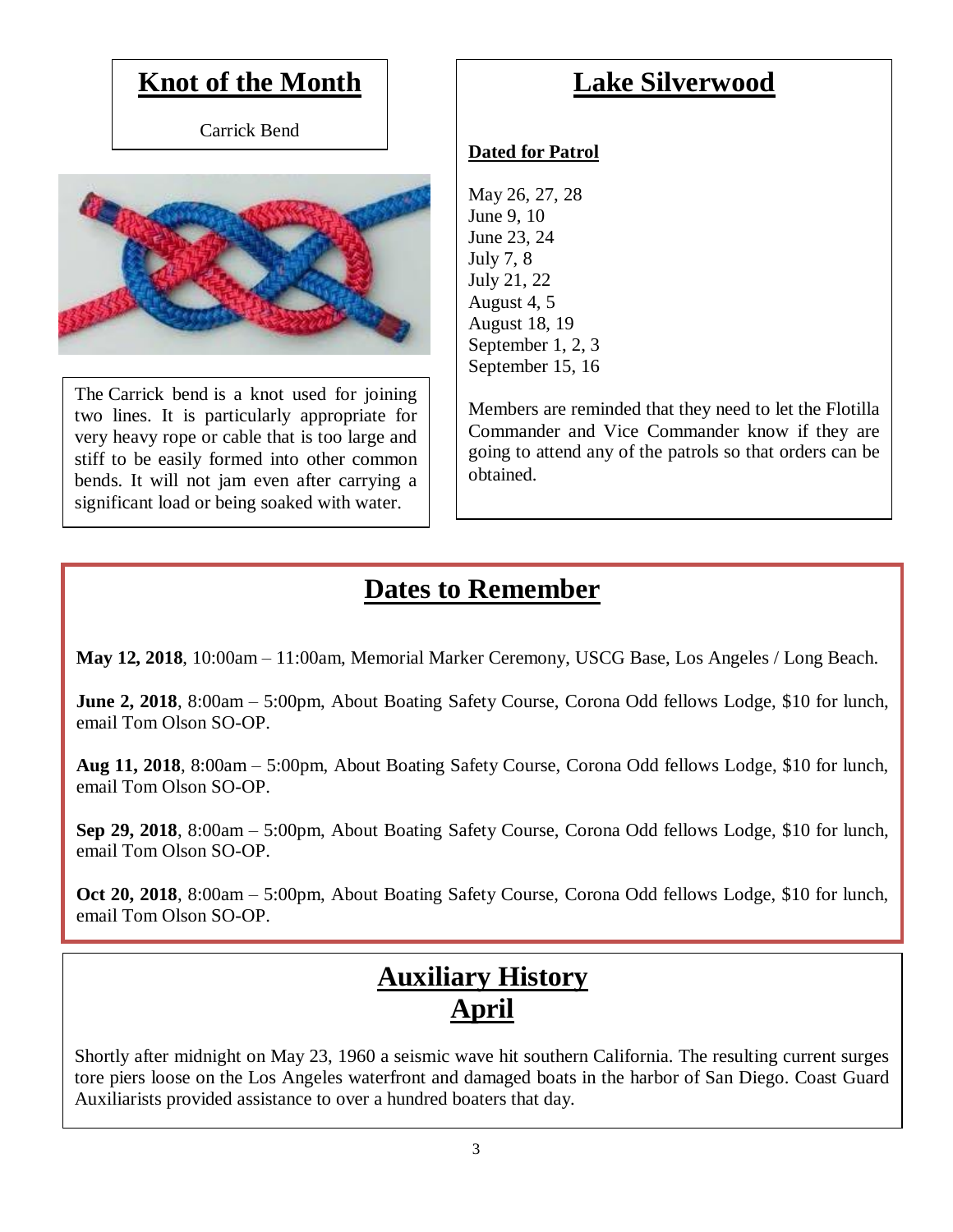### **Letter from the Flotilla Commander**

It's my honor to be the Flotilla Commander of Flotilla 11-11 in 2018. We have a distinguished heritage with many great leaders who have led and helped this Flotilla flourish. We are in a new age where we will use both personal contacts and social media to reach out and bring new members into the Auxiliary. Some of the questions that potential members ask are –

#### **Why join the US Coast Guard Auxiliary?**

#### **Are you looking for adventure while serving your country and your community?**

If you are, consider joining the U.S. Coast Guard Auxiliary. Wherever your interests lie, and whatever life skills you have, chances are that the Coast Guard Auxiliary can offer you an area to serve that will enrich your life in ways you may not have imagined. The Auxiliary offers you a unique opportunity to make a real difference in your local community and across the country.

We welcome and recognize your past experience, skills and talent. We challenge you to have fun learning new skills and qualifications in company with a very special group of volunteers. The Coast Guard Auxiliary offers a number of opportunities, but the tasks can generally be divided into three service areas:

#### **Recreational Boating Safety**

One of the Auxiliary's primary missions is recreational boating safety. This mission is accomplished by qualified members delivering Public Safety Boating Education training and classes, by providing voluntary vessel safety checks to boaters, by visiting with and educating local marine related industries, and by general outreach to the boating public through boat shows and other public venues and events

#### **Operations and Marine Safety**

For those interested in boating, the Auxiliary offers a rigorous level of hands-on training and qualification as boat-crew and coxswain. Qualified Auxiliarists perform regular safety patrol missions in their local area and support local boating activities on-the-water such as regattas, fireworks & fleet visits. In addition, the Auxiliary works side-by-side with their active-duty USCG counterparts in many other mission areas, including environmental protection, Commercial Vessel Safety Inspections, Port Security and Planning, Licensing and Documentation, and other vital operational roles. Auxiliarists receive training virtually identical to that of their active duty and reserve counterparts.

#### **Mission Support**

The Auxiliary needs people with leadership, administrative and technical skills (such as web site design, computer server administration, graphic design, photography, videography, communications, public relations/public affairs, instruction and instructional design, and personnel services) to support those Auxiliarists involved in the recreational boating safety and operations & marine safety missions.

Let's get the message out Shipmates and share this article with your friends, and let's grow our Flotilla and reach more people in our community. It's a pleasure for me to be in the Auxiliary, and I am here to serve the members of the Flotilla.

Denver Drieberg Flotilla Commander-Flotilla 11-11